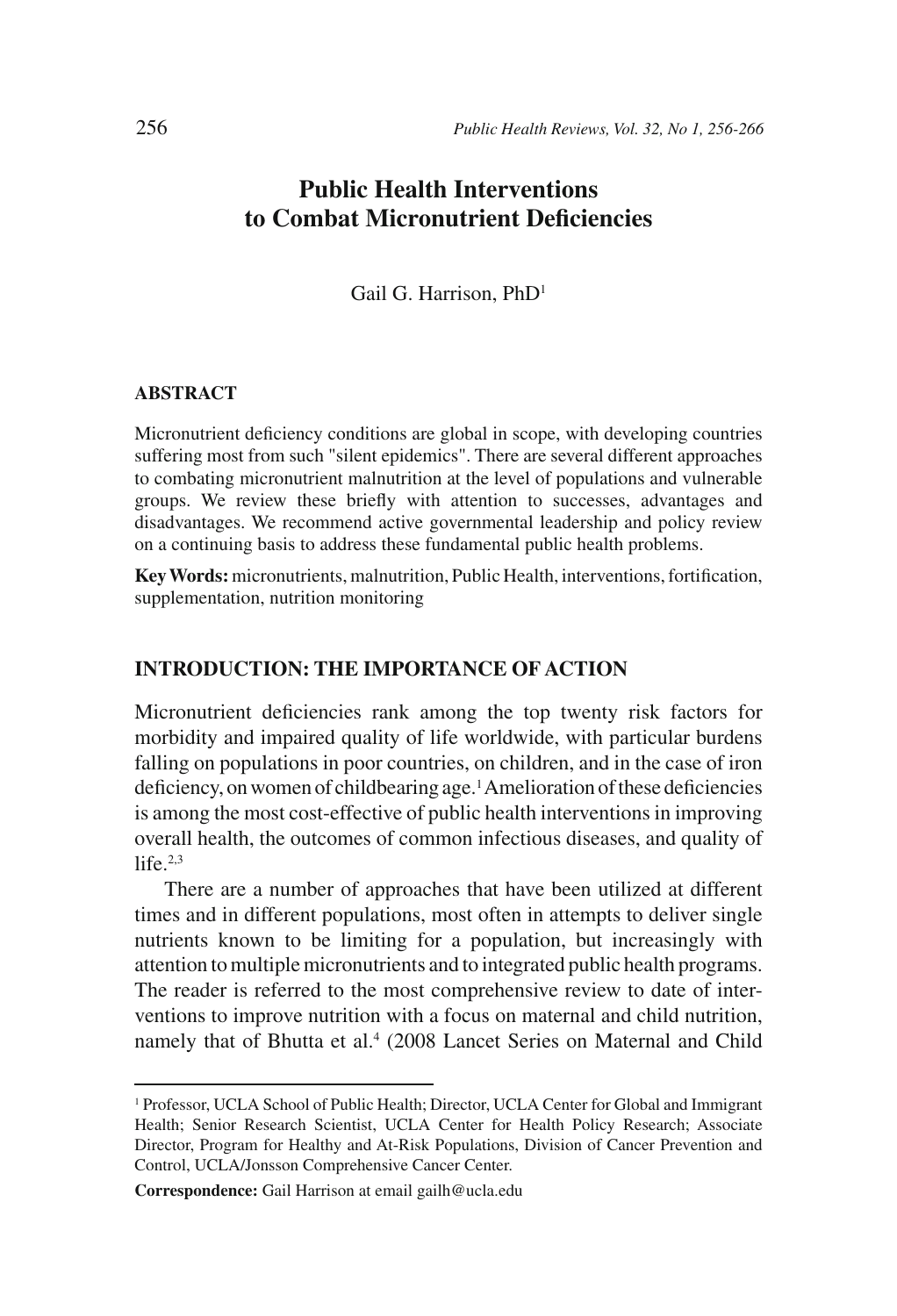Undernutrition). The present review will mention several of these approaches, followed by attention to the successes of integrated programs.

#### **EDUCATION AND DIETARY DIVERSIFICATION**

While information and education are clearly valuable and valued among populations at nutritional risk, there are few instances of documented substantial impact from this approach alone. The chances of success are good only when there are no other serious constraining factors in terms of access to foods, when the target audience is motivated and when the educational intervention is well designed and delivered. The major advantage to education and behavior change is sustainability. By definition, any changes in knowledge and practices will be within the economic and social capabilities of the target audience and transmissible to the next generation. This makes it possible to address multiple nutrient deficiencies simultaneously without risk of antagonistic interactions. There is some evidence that in relatively advantaged populations, targeted educational approaches can work well.5,6

In the context of more impoverished environments, there is a growing literature supporting home- and food-based approaches to improve micronutrient status, as recently reviewed by Gibson and Anderson.7 The approaches they review focus on improvement of dietary zinc availability through encouragement of home production and use of animal source foods and home food processing strategies such as germination and fermentation to improve mineral availability. Their review provides an example of a successful dietary diversification/modification program developed and implemented in West Africa by Helen Keller International, along with consideration of requirements for scaling up such programs.

# **ECONOMIC GROWTH, POVERTY ERADICATION AND MICRONUTRIENT MALNUTRITION**

Since the root cause of most malnutrition is poverty, there is always a policy-related argument that if economic growth can be achieved in poor countries, diets will improve with increased incomes and will preempt the need for additional public health interventions. While there is some basis for this argument, the weight of evidence points to a need for additional nutritional "safety nets." There is wide but not universal agreement that the virtual disappearance of iodine, niacin and other micronutrient deficiencies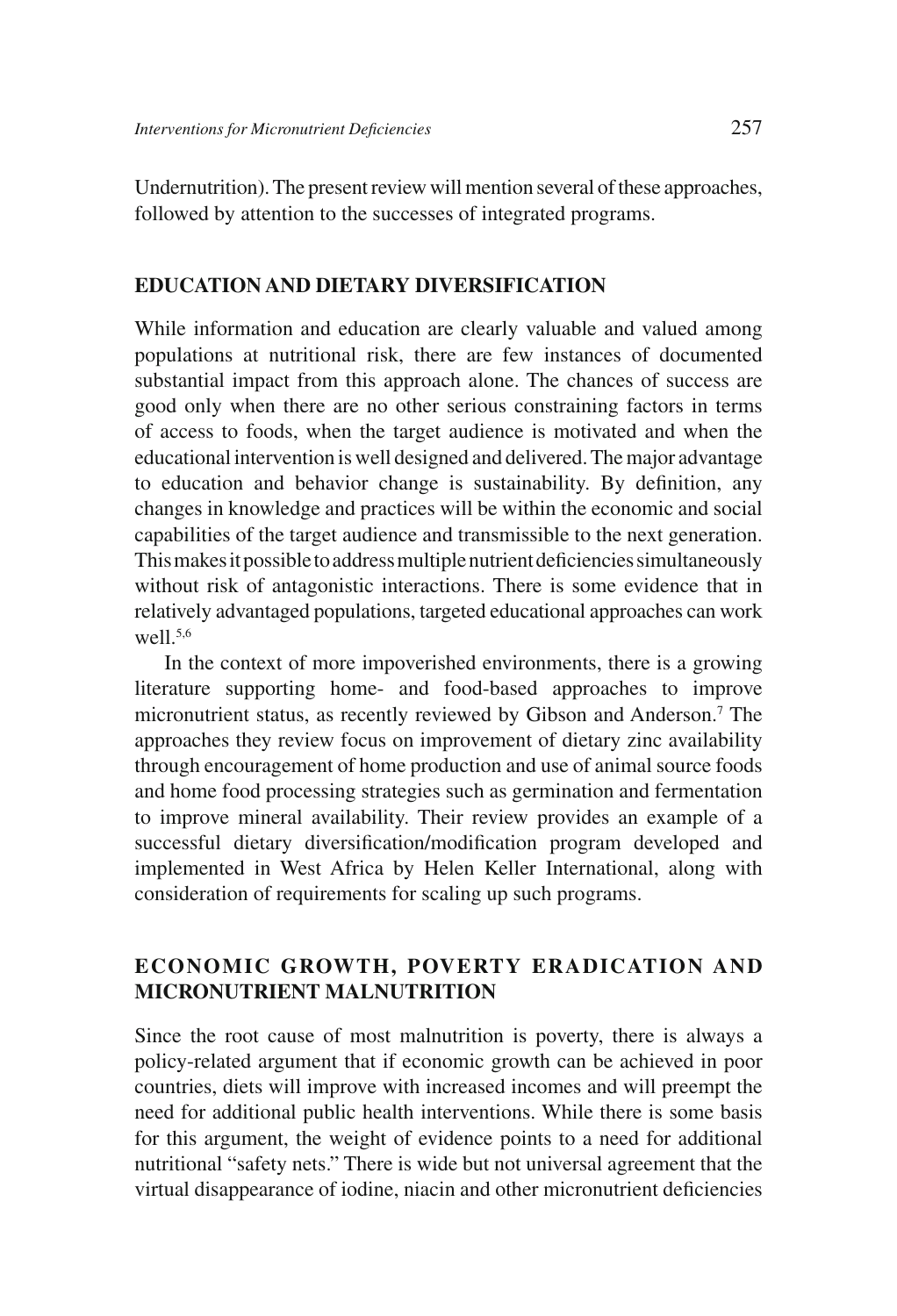(excepting iron) in the period surrounding and following the Second World War was a combination of economic recovery after the Great Depression and of fortification of staple grains with micronutrients and of salt with iodine.<sup>8</sup>

However, the occurrence of economic shocks demonstrably set back progress against malnutrition in Southeast Asia in the late 1990s. The recent (2008) economic crisis has by recent estimates added several hundred million to the count of the world's malnourished within a very short period of time.<sup>9</sup> Even if it were more predictable, general economic growth is a lagging predictor of nutritional improvement. Alderman and Linnemayr<sup>10</sup> have recently modeled, using a large data set based on Demographic and Health Surveys in a number of countries, the impact of economic growth on anemia. They found that anemia rates do decrease as incomes increase, but that the response is "anemic" at best, with anemia rates declining roughly one-fourth as rapidly as income increases and only at half the speed that rates of childhood underweight decline. They conclude that reliance on economic growth to solve the problem of iron deficiency will not work, and that efforts need to be redoubled to find and implement safe and effective methods of iron supplementation and fortification.

#### **SUPPLEMENTATION**

Direct supplementation of vulnerable subpopulations with micronutrients, usually through a primary healthcare system or healthcare delivery system such as an immunization program, has been shown to be effective and very cost-effective for young children for vitamin A and for zinc.1,2 Supplementation for pregnant women with iron and folic acid has had more uneven results, likely at least in part because of poor compliance due to side effects of the supplements. A direct supplementation approach through a healthcare delivery system has the advantage of directly reaching portions of the population most at risk while not putting other segments of the population at risk of overconsumption or adverse interactions. The long-term disadvantages, however, are obvious and relate primarily to sustainability, coverage and compliance.

Supplementation depends upon a viable delivery system with built-in quality control, as well as upon wide coverage and high take-up rates among vulnerable individuals and families. Supplementation only works if the supplements are available and accessible and the intended individuals actually take them. Recently, much attention has been devoted to using multiple micronutrient supplementations, rather than the traditional iron and folic acid only, for pregnant women; in some cases, significant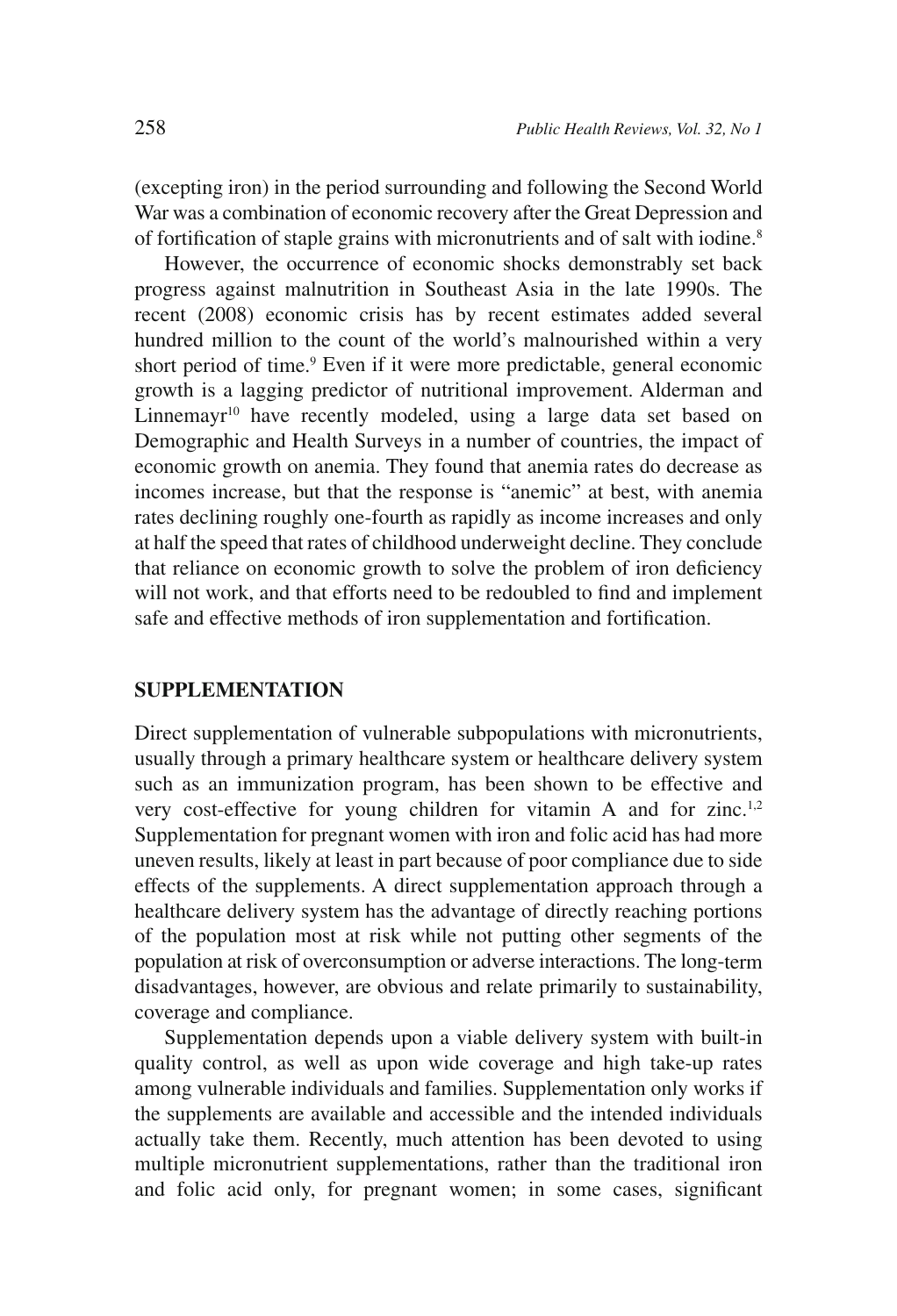advantages have been seen. The best outcomes have been seen when the supplementation is coupled with community-based health facilitators' interventions,<sup>11</sup> arguing for more integrated, less vertical approaches.

Supplements for institution based elderly and other institution based population groups such as long-term mental hospital patients or others in long-term care or custody should be considered as part of the nutritionrelated responsibilities of public health authorities.

### **FORTIFICATION**

Micronutrient fortification of widely consumed basic foods is a public health approach that has been widely used and continues to evolve. Fortification of foods can be conceptualized as central (with micronutrients added in commercial or other central processing, prior to distribution or marketing), or peripheral (involving the addition of micronutrient substances to foods at the household or other consumption level). Centrally handled fortification may be applied to food vehicles essentially universally consumed by the population (notable examples have been grain flours, salt, sugar, monosodium glutamate) or to specific food products designed to be consumed by vulnerable target groups. An example of the latter is the hugely successful fortified gruel for toddlers marketed throughout Central America, INCAPARINA, which was developed as a fortified version of a traditional and staple infant/young child food product in the given culture. A very recent example of this approach is a successful, large-scale trial of distribution of iron-fortified milk in reducing iron-deficiency anemia among low-income children in Mexico.<sup>12</sup>

Vitamin D fortification of milk practiced during World War II, then suspended, has been mandatory in Canada since 1979 and has been almost universally practiced in the United States since the 1940s. Since 1998, fortification of flour has been practiced in Canada and the United States, Chile and most of the countries in the Americas to prevent birth defects (neural tube defects), $13$  and is recommended by WHO. $14$ 

The advantage to fortification of food items consumed by the general population, provided that safe and effective levels of the relevant nutrients can be delivered through an appropriate food vehicle, is that no or minimal behavior change is required on the part of the population. This provides a tremendous advantage in terms of coverage and efficiency. The approach demands that the food vehicle be purchased or otherwise distributed essentially universally; thus in some areas where the rural poor depend primarily on subsistence agriculture, coverage may be suboptimal. Fortification of staple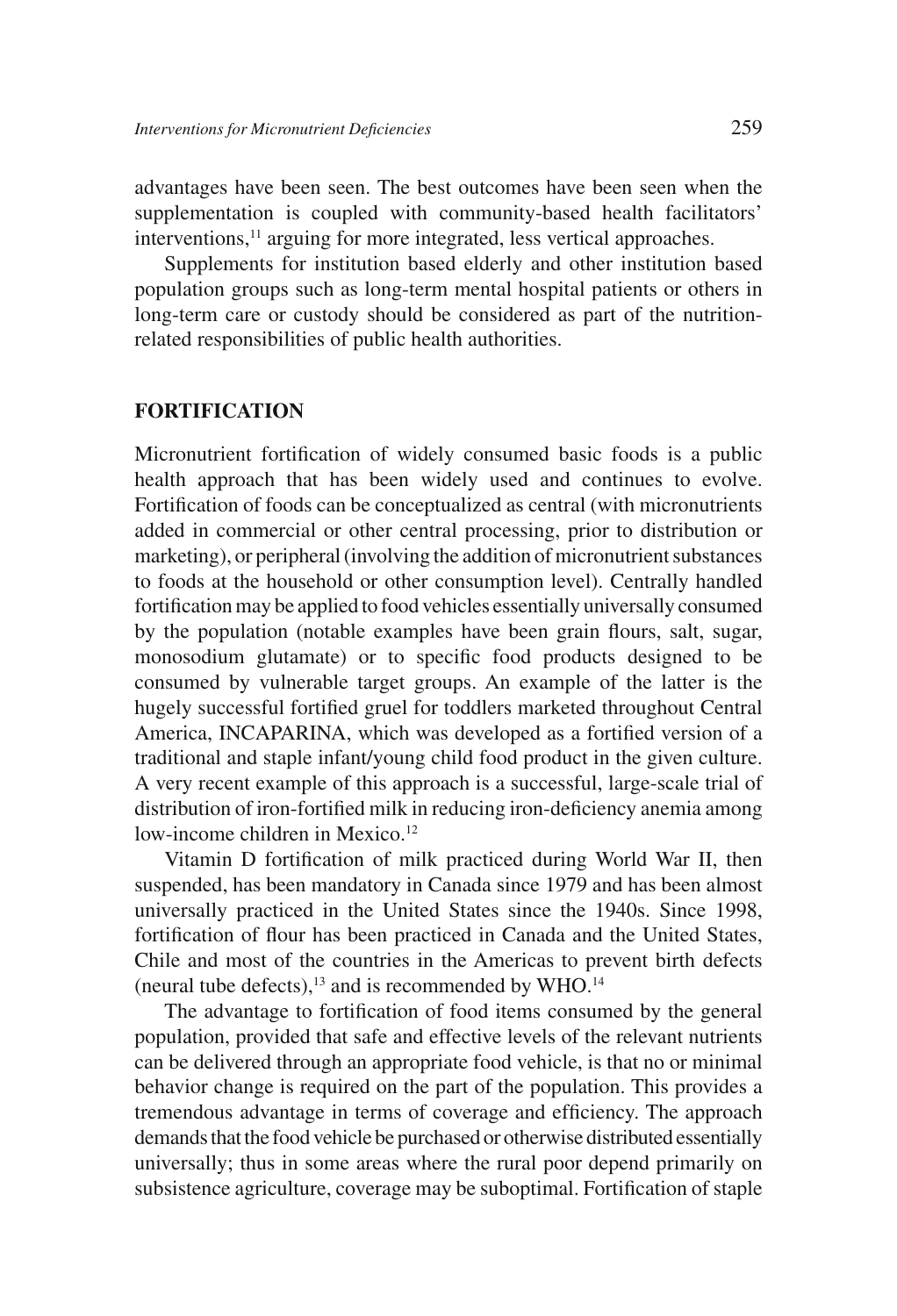foods requires active governmental leadership, policy and political will based on sound scientific evidence; the policy process has proved to be a complex stumbling block in some situations. For example, although more than fifty countries have implemented fortification of flour with folic acid, no country in Europe has done so and the European approach remains to recommend supplementation for women at risk of pregnancy.

Fortification at the periphery has been utilized as an approach to deliver micronutrient fortificants to particular at-risk groups such as young children or school children. A number of products have been developed including fortified blended foods (such as INCAPARINA), complementary food supplements such as the fortified nut butter developed for home fortification,  $15$ and micronutrient powders designed to be added to food at the point of consumption. Generally positive results have been found in a number of controlled trials for such products. For example, a randomized trial of adding an iron- and riboflavin-rich powder to school meals in India reduced anemia in five to nine year old children by more than fifty percent, as well as essentially eliminating clinical signs of riboflavin deficiency.<sup>16</sup> The currently available and tested products have recently been reviewed in detail by the Maternal, Infant and Young Child Nutrition Working Group.17

#### **INTEGRATED APPROACHES**

Public health approaches to improving nutritional status in vulnerable groups have been most successful, particularly in large populations with significant income, health and nutrition disparities, in the context of integrated programs. We will briefly mention three types of integrated approaches: 1) targeted maternal and child nutrition programs, using the example of the Special Supplemental Nutrition Program for Women, Infants and Children (WIC) in the US; 2) the Essential Nutrition Actions (ENA) approach; and 3) conditional cash transfer (CCT) programs with health and nutrition components, which are widely utilized now in Latin America and for which the Mexican program, *Oportunidades,* serves as the best-evaluated model. While these types of programs offer efficiency, wide coverage, and potential for major health improvements in populations, they are expensive and they have proved difficult to evaluate precisely because of their wide coverage.

Targeted, integrated maternal and child nutrition programs are exemplified globally by the work of the Ten-Year Strategy for Integrating Maternal, Infant and Young Child Nutrition, summarized recently by Zehner.<sup>18</sup> However, lessons must also be learned from long-standing successful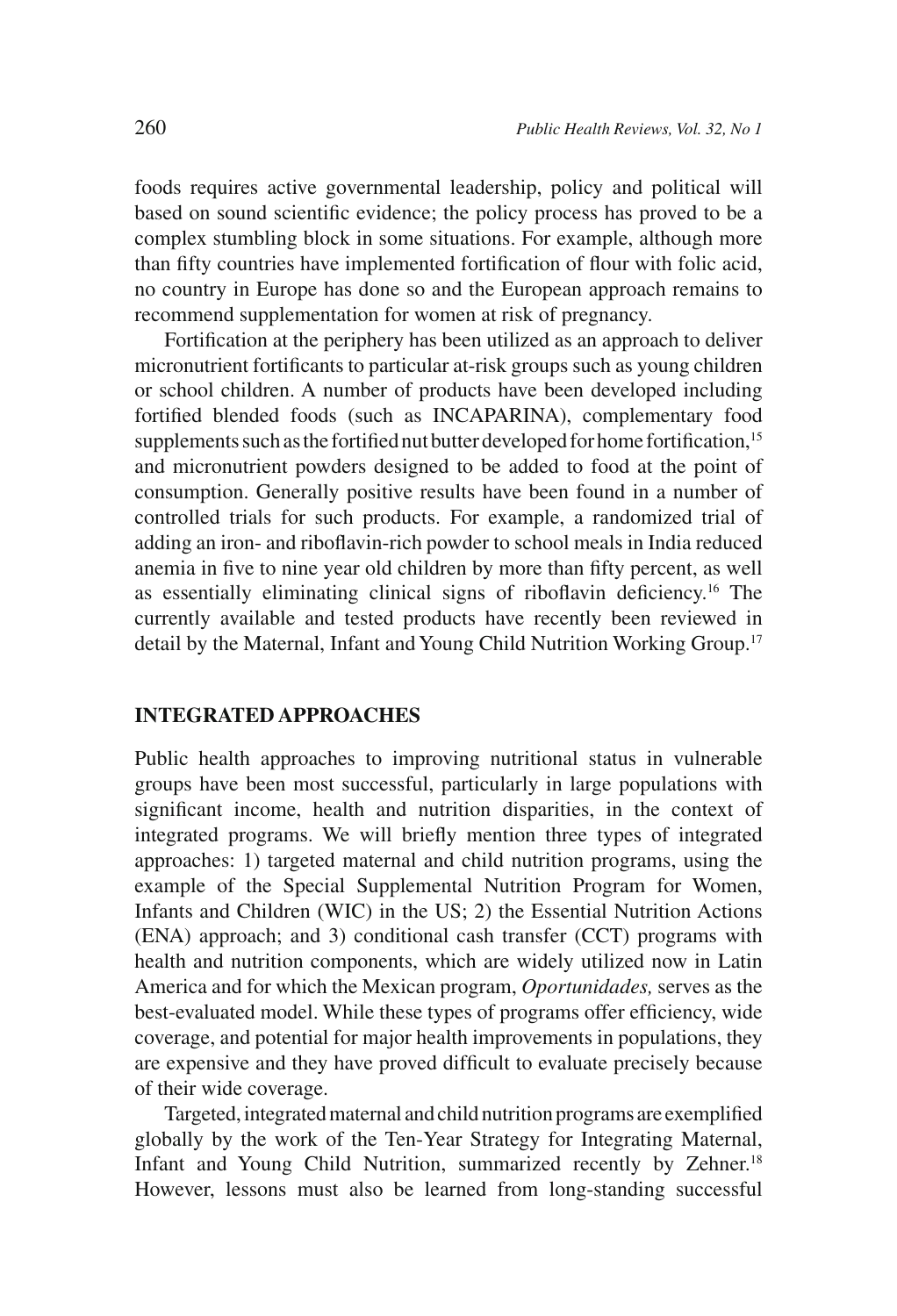programs addressing nutritional inequities in more developed countries as well.

*Women, Infants and Children:* The Special Supplemental Nutrition Program for Women, Infants and Children in the United States is one of the longest-standing, largest and most durable integrated maternal, infant and child nutrition programs. Begun in the 1970s, this is a federal assistance program of the Food and Nutrition Service (FNS) of the United States Department of Agriculture (USDA) for healthcare and nutrition of lowincome pregnant women, breastfeeding women, and infants and children under the age of five.

WIC now reaches more than half of all pregnant women and infants born in the US and almost all of those residing in households whose income is below the federal poverty level. The program was designed to be tightly targeted to those most at nutritional risk during vulnerable developmental periods: pregnancy, lactation, infancy and early childhood. Eligibility requires a per-capita household income less than 185% of the federal poverty level plus documented nutritional or medical risk factors for poor nutrition or indications of nutritional compromise such as anemia, underweight, or low birth weight. Participation is certified in six-month intervals, maintaining tight targeting. An integrated package of benefits is delivered, including nutrition education, health and social service referrals, breastfeeding promotion and support, and a prescribed set of supplemental foods designed to be nutrient-dense and to address the nutrients most likely to be low in the diets of the eligible population.

The WIC program very recently went through the first major revision in the content of the supplemental foods provided to make them consistent with the Dietary Guidelines for Americans, which are revised every five years and for the policy framework for all US federal food-related programs.<sup>19</sup> WIC has undergone many evaluations, consistently showing positive effects on dietary quality, health outcomes (e.g., birth weight, anemia), and health service utilization.<sup>20-22</sup> Rigorous evaluations are difficult, however, because of the program's wide coverage and the fact that eligible non-participants are necessarily (and unobservably) different from participants.

#### **THE ESSENTIAL NUTRITION ACTIONS (ENA) APPROACH**

The ENA framework, now being adopted by several large countries, grew out of the 2003 Lancet child survival series in which a set of preventive nutrition interventions were identified to reduce child mortality.<sup>23</sup> The ENA framework (originally called the "Minimum Nutrition Package") was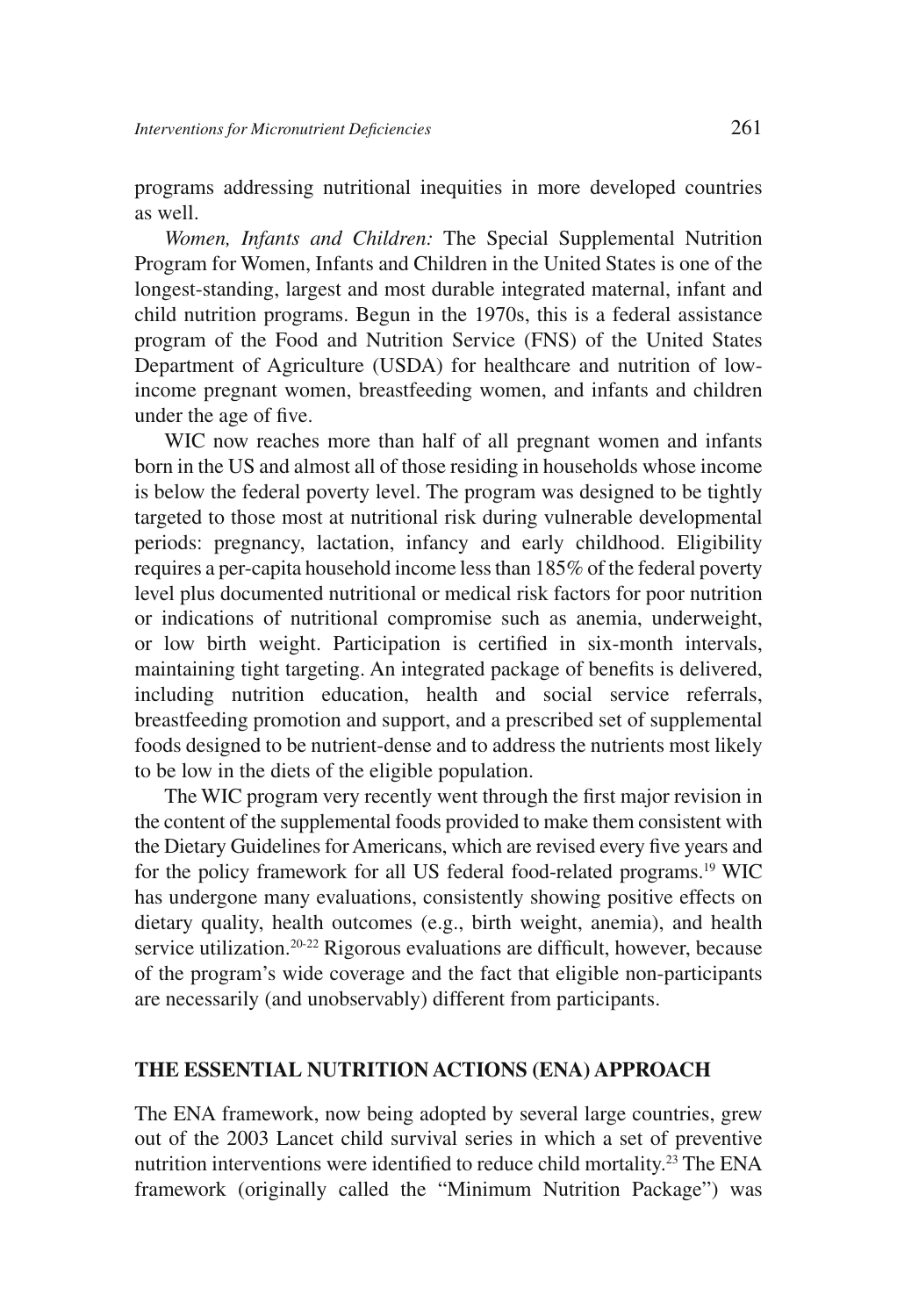developed by WHO, UNICEF, and the U.S. Agency for International Development and focuses on specific nutrition messages and support at critical points during pregnancy and the first two years of life, using multilevel health sector and community channels for program implementation.

Support for exclusive breastfeeding, vitamin A and zinc supplementation, appropriate complementary feeding starting at six months, and nutritionrelated health practices including delayed umbilical cord clamping, utilization of trained birth attendants, maternal dietary evaluation and counseling, and immunization are integrated in country-specific program designs. That such programs make a difference is now being demonstrated clearly in some of the poorest countries (e.g., Madagascar<sup>24</sup>). Implementation and evaluation of these programs has depended on external funding, raising the question of sustainability, but improvements in health services and general community involvement hold promise for long-term benefit.

## **CONDITIONAL CASH TRANSFER PROGRAMS WITH NUTRITION AS THE CENTRAL OBJECTIVE**

Cash transfers offer a final model for integrated programs affecting micronutrient deficiencies as well as other health and nutrition outcomes. These programs have become widespread in Latin America as a more or less standard model for poverty reduction and for buffering children and families against the negative nutritional and health effects of poverty. The basic conceptual framework is that cash payments are made to poor families to supplement low incomes, conditional on the families fulfilling specific behavioral expectations, usually including school attendance for appropriately aged children and use of preventive healthcare services, and in some cases supportive treatment or rehabilitation of malnourished children.

A recent systematic review of CCTs on health outcomes and use of health services provided strong evidence of positive impacts on nutritional status and health outcomes as well as use of health services.<sup>25</sup> Two of the largest CCTs are those in Mexico (*Oportunidades*, originally named *Progresa*) and the Brazilian *Bolsa Familia* Programme. The Brazilian program has had less thorough evaluation than the Mexican one, but in general has shown positive effects on education and poverty reduction, though no short-term improvements in health status.<sup>26</sup> The Mexican program, however, was designed for rigorous evaluation, in part because it grew out of a systematic nutrition planning process in Mexico which utilizes research undertaken specifically for policy purposes.<sup>27</sup>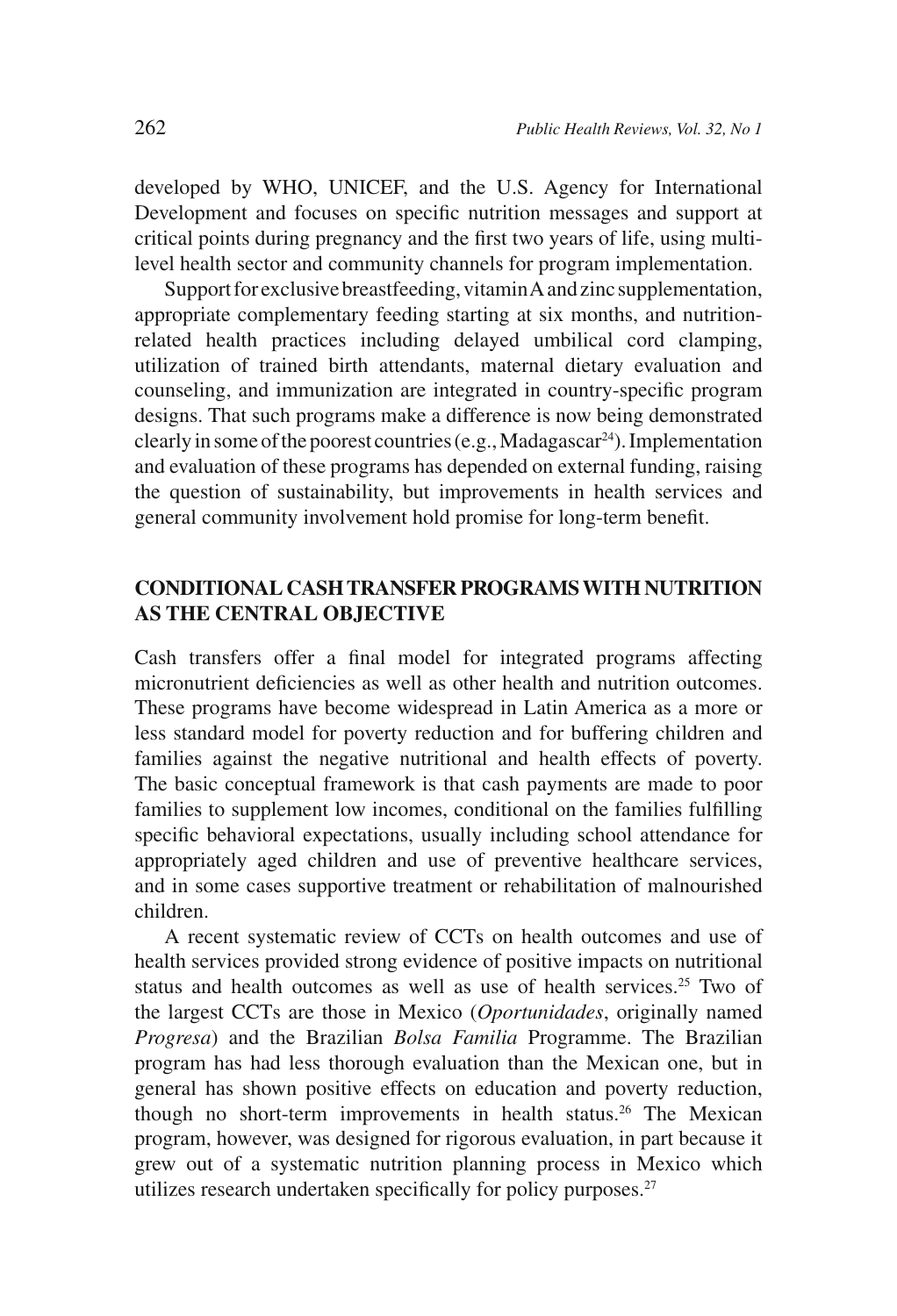Originally implemented in 1998-1999, with a delayed-implementation subpopulation serving as a control, the program includes the distribution of a micronutrient-fortified food supplement designed to meet the needs of infants 6-23 months of age, required participation in school for school-aged children, use of preventive healthcare services, and health education delivered through community-based clinics. The effects of the program have been shown to be positive based on indicators such as growth of infants, anemia prevalence, preventive health service utilization, and interestingly, functional measures in older adult members of participating households.<sup>28</sup>

Altogether, the design and implementation of integrated approaches to nutritional improvement, including micronutrient malnutrition, requires large-scale planning and policy development but together with fortification of staple foods and targeted supplementation programs, may hold the greatest potential for long-term progress.

## **MONITORING AND SURVEILLANCE**

Interventions require evaluation, both to assess progress and to identify any adverse effects. In the absence of randomized controlled trials, it is often necessary to rely on small-scale studies on non-representative samples to infer impacts. Many countries have recognized the need for food consumption and/or nutritional status data on representative samples from their populations, and there are many examples of cross-sectional surveys (which all too often do not get into the literature). It took the United States many years to come to the conclusion that the National Health and Nutrition Examination Survey (NHANES) would be most useful if maintained on a continuing basis (rather than requiring new funding and development of new infrastructure at infrequent intervals), and that integration of the former national food consumption survey activities into the survey would improve efficiency and utility. The NHANES data are freely available (see the homepage at: http://cdc.gov/nchs/nhanes.htm) and more or less continuously updated, forming a resource for both research and monitoring.

## **SUMMARY AND CONCLUSION**

Optimizing the nutritional status of the population is one of the fundamental responsibilities of public health authorities as well as clinical care providers. Extensive experience with food fortification makes it one of the primary successful methods of intervention, but specific targeted risk group programs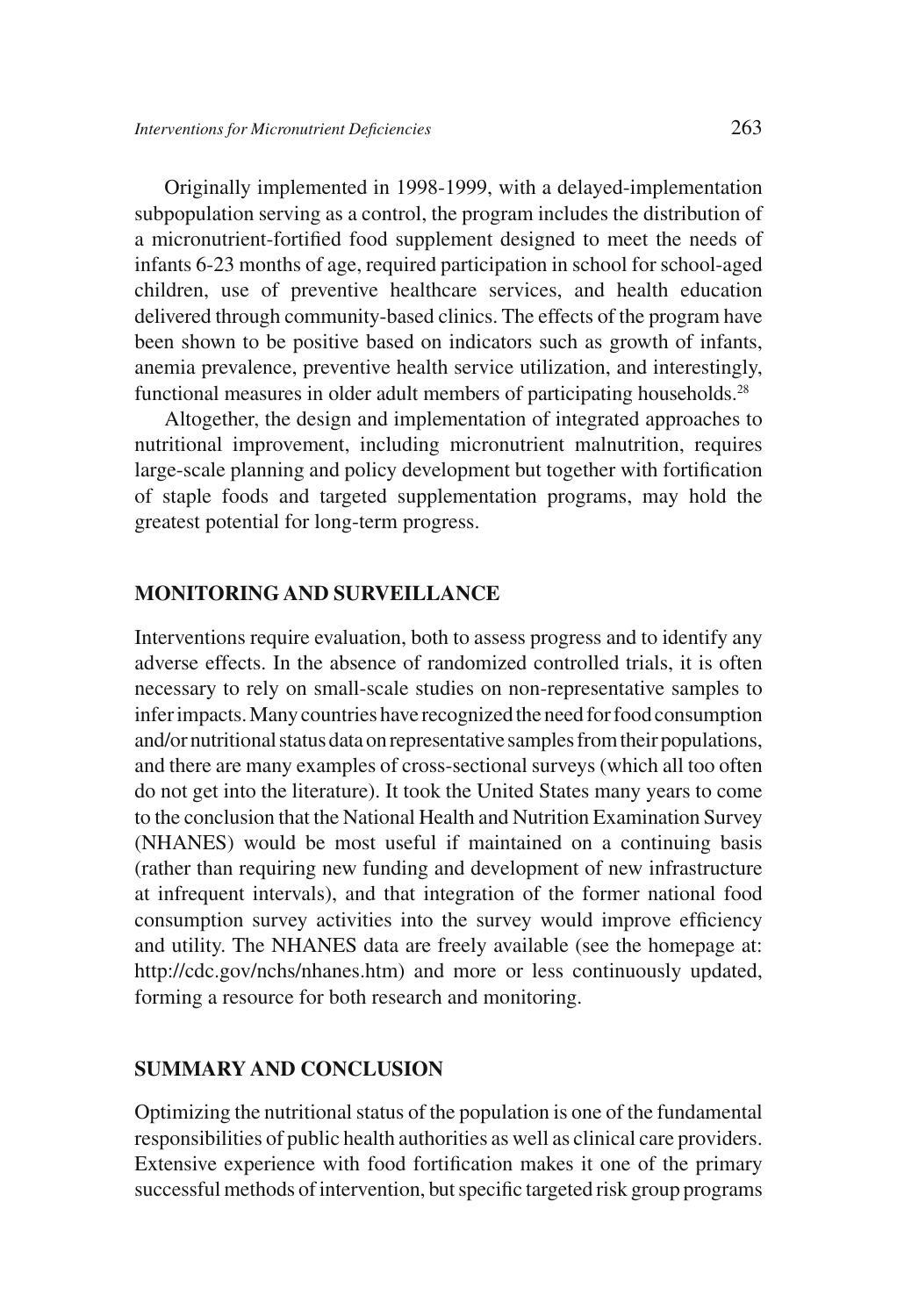are also crucial to individual and population health. Education, cash and food entitlement programs are also appropriate in a multidimensional approach to food security and optimizing nutritional status, with monitoring as an essential element to evaluate needs and progress.

**Conflicts of interest:** None declared.

#### **REFERENCES**

- 1. Lopez AD, Mathers CD, Ezzati M, Jamison DT, Murray CJL, editors. Global burden of disease and risk factors. Washington (DC): World Bank Publications; 2006.
- 2. Jamison DT, Mosley WH, Measham AR, Bobadilla JL, editors. Disease control priorities in developing countries. Oxford: Oxford University Press; 1993.
- 3. TH Tulchinsky. Micronutrient deficiency conditions: global health issues. Public Health Reviews 2010;32:243-255.
- 4. Bhutta ZA, Ahmed T, Black RE, Cousens S, Dewey K, Giugliani E, et al. for the Maternal and Child Undernutrition Study Group. What works? Interventions for maternal and child undernutrition and survival. Lancet. 2008;371:417-40.
- 5. Contento I, Balch GI, Bronner YL et al. The effectiveness of nutrition education and implications for nutrition education policy, programs and research: a review of research. J Nutr Educ. 1995;27:279-83.
- 6. Szymlek-Gay EA, Ferguson EL, Heath AL, Gray AR, Gibson RS. Food-based strategies improve iron status in toddlers: a randomized controlled trial 12. Am J Clin Nutr. 2009;90:1541-51.
- 7. Gibson RS, Anderson VP. A review of interventions based on dietary diversification or modification strategies with the potential to enhance intakes of total and absorbable zinc. Food Nutr Bull. 2009;30 (1Suppl):S108-43.
- 8. Centers for Disease Control and Prevention. Achievements in public health, 1900- 1999: Safer and healthier foods. MMWR Morb Mort Wkly Rep. 1999;48 (40):905-913.
- 9. Food and Agriculture Organization of the United Nations. Hunger. Available from URL: http://www.fao.org/hunger/en (Accessed 28 December, 2009).
- 10. Alderman H, Linnemayr S. Anemia in low-income countries is unlikely to be addressed by economic development without additional programs. Food Nutr Bull. 2009;30:265-9.
- 11. Shankar AV, Asrilla Z, Kadha JK, Sebayang S, Apriatni M, Sulastri A, et al. on behalf of the SUMMIT Study Group. Programmatic effects of a large-scale multiple-micronutrient supplementation trial in Indonesia: Using community facilitators as intermediaries for behavior change. Food Nutr Bull. 2009;30: S207-14.
- 12. Rivera JA, Shamah T, Villalpando S, Monterrubio E. Effectiveness of a largescale iron-fortified milk distribution program on anemia and iron deficiency in low-income young children in Mexico. Am J Clin Nutr. 2010;91:431-8.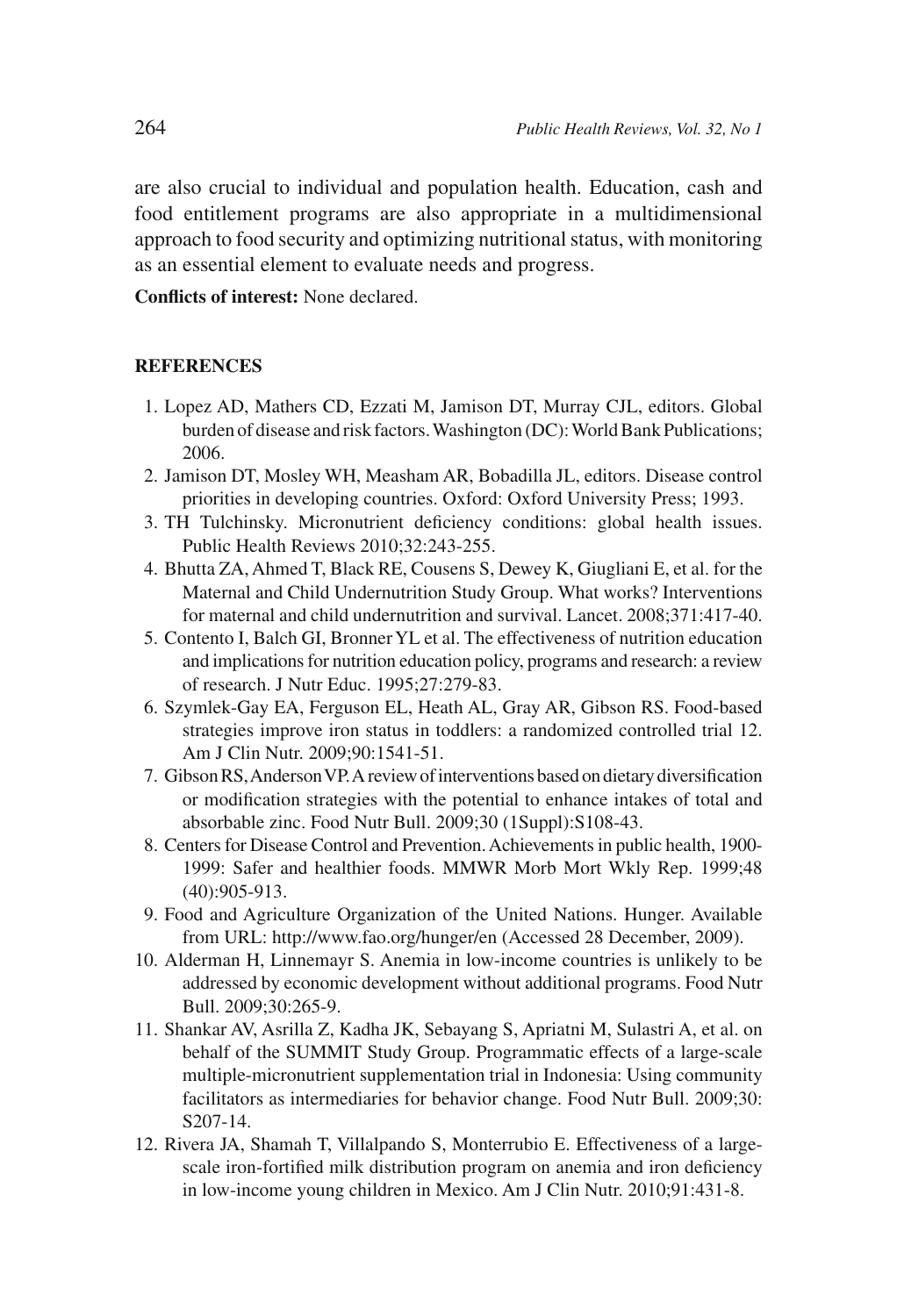- 13. Oakley GP. Folic acid and vitamin B12 fortification of flour: a global basic food security requirement. Public Health Reviews 2010;32:284-295.
- 14. Allen L, de Benoist B, Dary O, Hurrell R (editors). Guidelines on food fortification with micronutrients. Geneva: World Health Organization and Food and Agricultural Organization of the United Nations; 2006. Available from URL: http://www.who.int/nutrition/publications/guide\_food\_fortification\_ micronutrients.pdf (Accessed 7 April, 2010).
- 15. Adu-Afarwuah S, Lartey A, Brown KH, Zlotkin S, Briend A, Dewey KG. Randomized comparison of 3 types of micronutrient supplements for home fortification of complementary foods in Ghana: effects on growth and motor development. Am J Clin Nutr. 2007:86:412-20.
- 16. Vinodkumar M, Rajagopalan S. Efficacy of fortification of school meals with ferrous glycine phosphate and riboflavin against anemia and angular stomatitis in schoolchildren. Food Nutr Bull. 2009;30:260-4.
- 17. Ten Year Strategy to Reduce Vitamin and Mineral Deficiencies, Maternal, Infant and Young Child Nutrition Working Group: Formulation Subgroup. Formulations for fortified complementary foods and supplements: Review of successful products for improving the nutritional status of infants and young children. Food Nutr Bull. 2009;30:S239-55.
- 18. Zehner ER. Integrating maternal, infant and young child nutrition: Report on the Ten Year Strategy Infant and young Child Nutrition (IYCN) Working Group October 2008 workshop. Food Nutr Bull. 2009;30:S190-6.
- 19. Institute of Medicine. WIC Food Packages: Time for a Change. Washington (DC): National Academies Press; 2005. Available from URL: http://www. iom.edu/~/media/Files/Report%20Files/2005/WIC-Food-Packages-Timefor-a-Change/wic8pagerwithtables.ashx (Accessed 6 April, 2010).
- 20. Owen AL, Owen GM. Twenty years of WIC: a review of some effects of the program. J Am Diet Assoc. 1997;97:777-82.
- 21. Black MM, Cutts DB, Frank DA, Geppert J, Skalicky A, Levenson S, et al. for Children's Sentinel Nutritional Assessment Program Study Group. Special supplemental nutrition program for women, infants and children participation and infants' growth and health: a multisite surveillance study. Pediatrics. 2004;114:169-76.
- 22. Buescher PA, Horton SJ, Devaney BL, Roholt SJ, Lenihan AJ, Whitmire JT, et al. Child participation in WIC: Medicaid costs and use of health care services. Am J Public Health. 2003;93:145-50.
- 23. Jones G, Steketee RW, Black RE, Buttha ZA, Morris SS. How many child deaths can we prevent this year? Lancet. 2003;362:65-71.
- 24. Guyon AB, Quinn VJ, Hainsworth M, Ravonimanantsoa P, Ravelojoana V, Rambeloson Z, et al. Implementing an integrated nutrition package at large scale in Madagascar: The Essential Nutrition Actions framework. Food Nutr Bull. 2009;30:233-44.
- 25. Lagarde M, Haines A, Palmer N. The impact of conditional cash transfers on health outcomes and use of health services in low and middle income countries. Cochrane Database Syst Rev. 2009(4) CD008137. Available from URL: